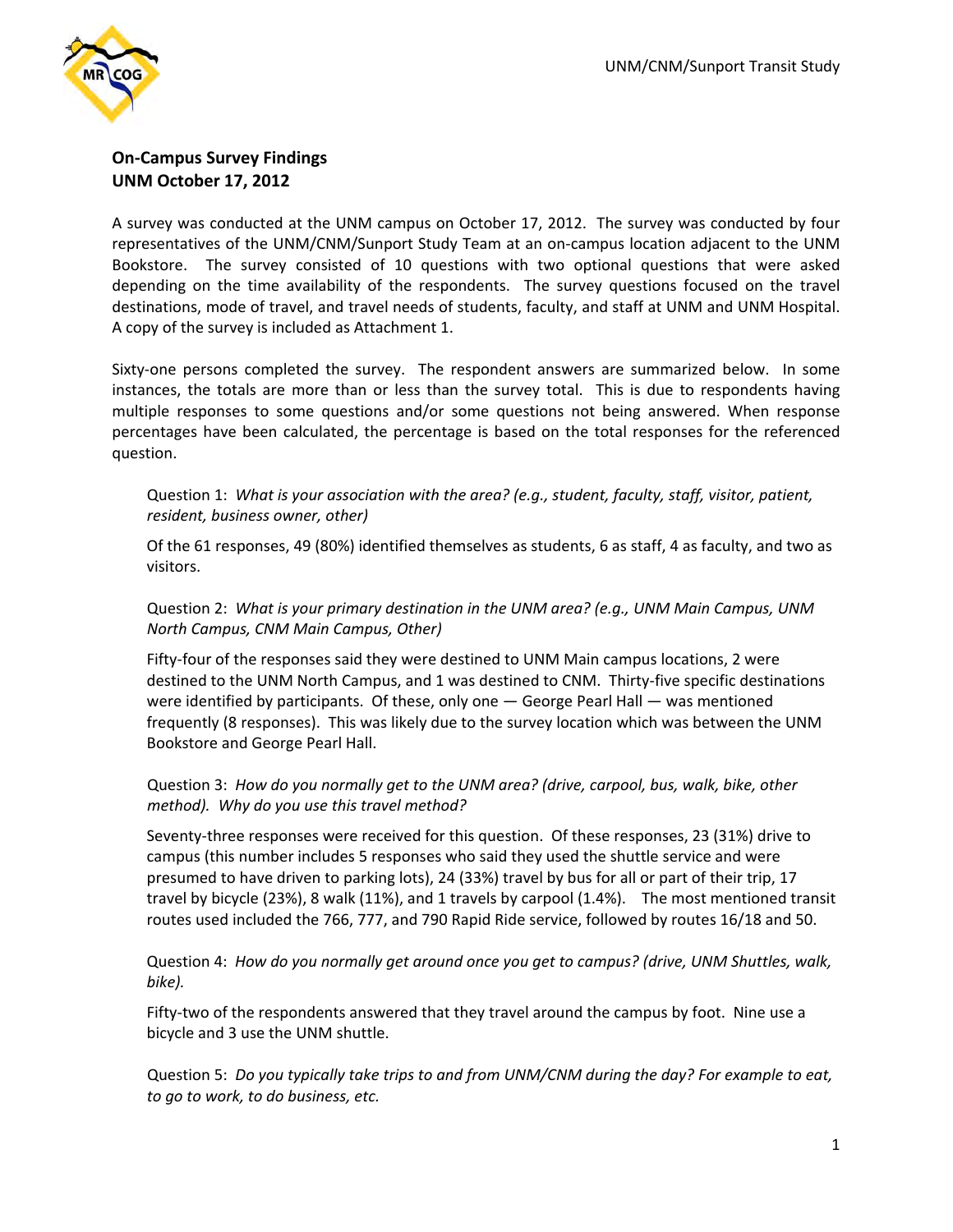

Thirty‐one responses to this question (51%) stated they do not leave campus during the day. Twenty‐one said they leave campus to eat (14 responses), to travel to work (5 responses), and for other or unstated reasons (2 responses).

Question 6: *What is your biggest concern about transportation specific to this area? (e.g., congestion, parking, lack of transit or inefficient transit, lack of pedestrian/bikeways and facilities, safety, other concern)*

Eighty‐two responses were received for this question. Of these, 23 responses (28%) identified the lack of efficient transit as their biggest concern. The reasons mentioned included long wait times (long headways), poor connections, over‐crowding on buses, lack of service in the evenings, and stop locations. Nineteen responses (23%) identified safety concerns. The safety concerns mentioned were generally related to pedestrian conflicts with traffic and bicycle conflicts with traffic. Eight responses cited a lack of bicycle facilities. Seven responses cited parking as a concern. The reasons mentioned included the cost and availability of parking, and parking convenience.

# Question 7: *What, if anything, would you do more often if it was easier to move around in the area?*

Sixty responses were received for this question. Thirty‐six responses (60%) said they would not do anything different. Twenty four responses (40%) answered they would leave campus. Common responses were to go to sporting events, the airport, nearby areas such as Nob Hill and Downtown, and restaurants.

## Question 8: *What one thing would you do to improve the area?*

Sixty responses were received for this question. Fourteen of the responses said "nothing." Suggestions germane to transit, parking, or pedestrian and bicycle facility improvements included the following: 15 responses were specific to bicycle facilities and the need to improve safety for bicyclists; 14 responses suggested better transit service; and, 4 responses were related to pedestrian improvements, although these were mostly related to additional shade trees and separating pedestrian/bicycle conflicts. The remaining responses were not germane to transportation.

#### Question 9: *What other ideas or suggestions do you have for improving transportation to and within the UNM/CNM area?*

Sixty responses were received for this question. Twenty‐seven people did not offer suggestions. Of the remaining 33 responses, 20 (33%) suggested improvements to transit. These included suggestions to implement light rail, add dedicated bus lanes, provide more frequent bus service, provide later hours for existing routes, and improve safety both at stops and on‐bus (a common response to this and other questions referenced problems with the homeless and vagrants riding the bus). Suggestions for improvements to specific routes were also mentioned including Lead/Coal, service to the South Valley, and better connections to other local routes. Five responses mentioned parking improvements and the lower costs for parking. Four responses mentioned bicycle facility improvements.

Question 10: *What are the best ways for us to communicate project information and updates to you?*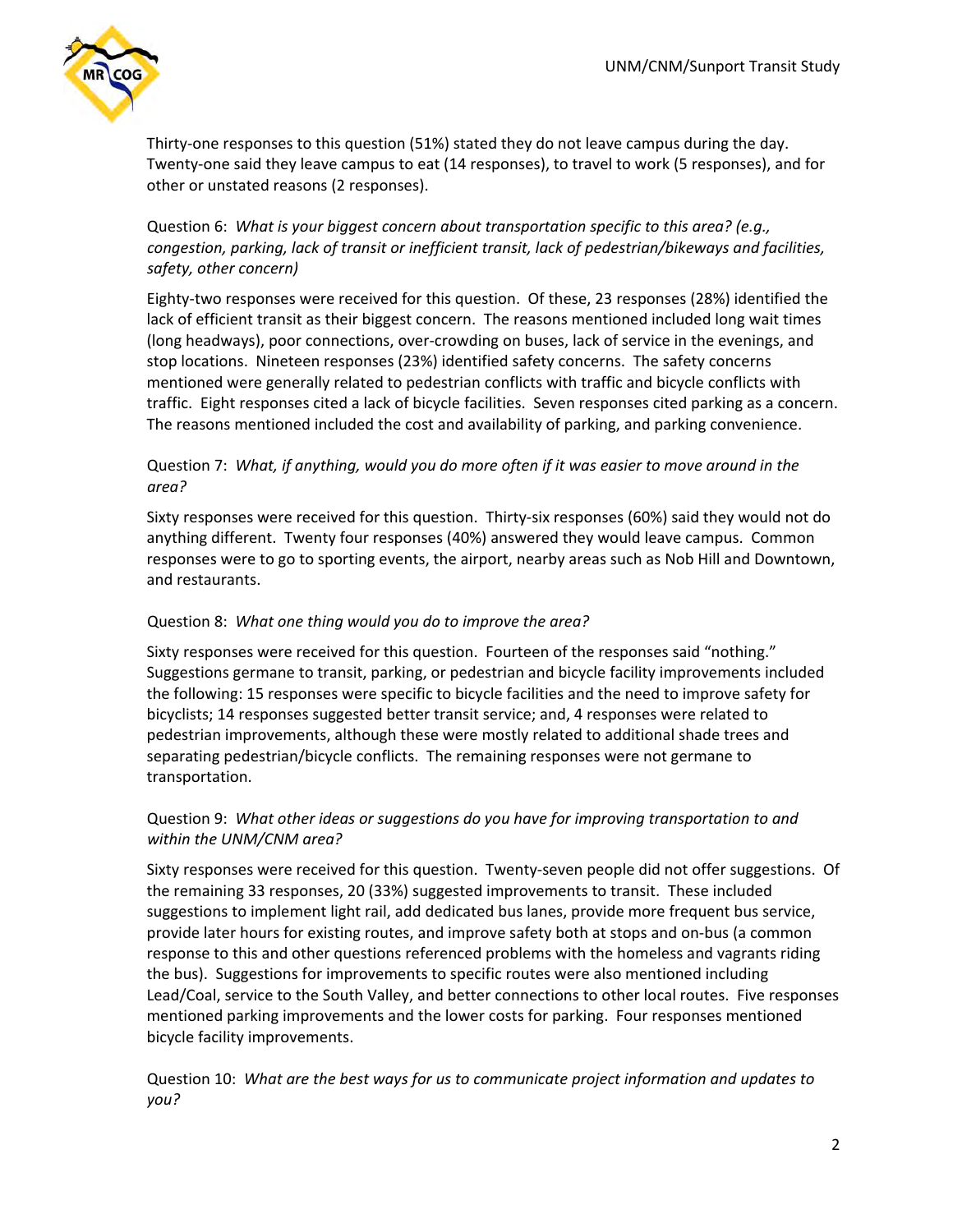

Of the 79 responses to this question, 23 identified email, 16 suggested Face Book, 8 suggested a project webpage, 9 suggested newspaper articles 8 of which were specific to the Daily Lobo, and 1 suggested project newsletters. Seventeen responses did not have a suggestion.

## Optional Question #1: *If you drive to UNM/CNM, where do you usually park?*

Eighteen responses were received for this question. Five responses stated they used permit lots, 6 park in nearby neighborhoods, 2 specified free parking but did not identify a location, and one uses parking meters. Two stated "other" locations.

#### Optional Question #2: *What shuttles do you use? What do you think about the service?*

Seventeen responses were received for this question. Six responses stated they use the UNM Shuttle, nine state they do not use shuttle service, and two stated they use other services. The reasons given for not using the shuttle stated that it was slow, inconvenient, too crowded, and dirty. The reasons for using the shuttle stated that it was convenient and "ok" service.

#### **Notable Findings**

The mode split indicates a high percentage of for those surveyed rely on non‐single occupant vehicle transportation. With 33% traveling by bus, 23% traveling by bicycle, and 11% walking, 67% of all responses indicate travel by a non‐SOV mode. While the sample size is small, this finding suggests a strong opportunity for transit, bicycle, and pedestrian investments.

The responses to questions 6, 8, and 9 also suggest an interest in transit and bicycle travel. In response to the biggest concerns about transportation within the UNM area, 28% cited transit. When asked what they would improve, 23% to 33% identified transit improvements. Most of the suggestions focused on more service, shorter headways, extended service hours, and additional routes. Many responses also identified concerns with safety at transit stops and while on the bus. Concerns with homeless and transients on the bus were also raised in numerous responses.

Bicycle facility improvements were also mentioned frequently. These included the need for better facilities and the need to separate bicyclists from pedestrians. Pedestrian safety was also mentioned often. Safety issues included conflicts at street crossings and conflicts with bicyclists.

The response to optional question #1, suggest a high percentage of responses stated they park in the surrounding neighborhoods. However, the response number for this question was small. Nonetheless, it still suggests the need for improved parking strategies.

With regard to communication of project information, most responses identified the use of email, social media, webpage, and newspaper articles as the best methods.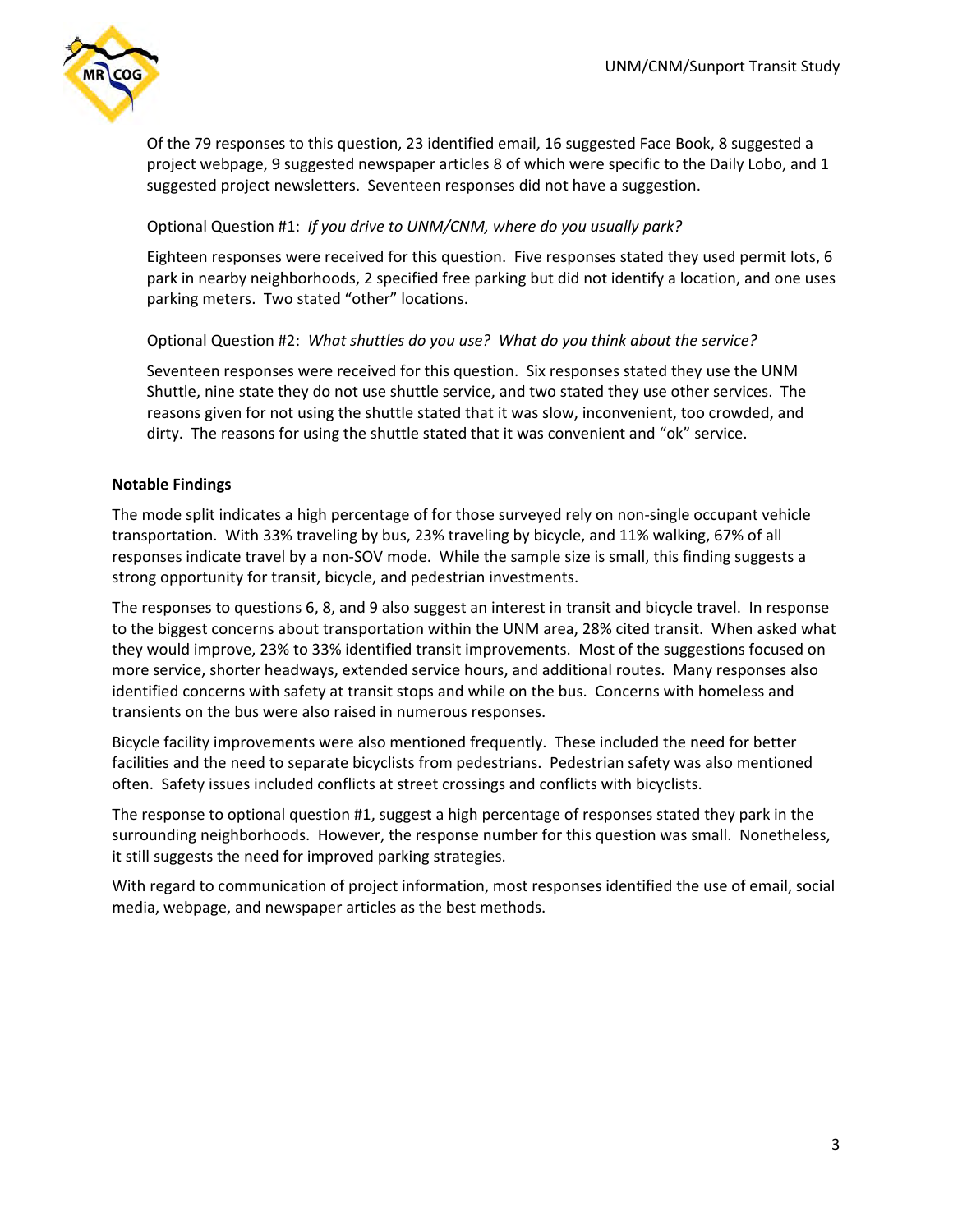

# **On‐Campus Survey Findings CNM November 7, 2012**

A survey was conducted at the CNM campus on November 7, 2012. The survey was conducted by four representatives of the UNM/CNM/Sunport Study Team at a location adjacent to the Student Services Center. The survey consisted of 10 questions with one optional question that was asked depending on the time availability of the respondents. The survey questions focused on the travel destinations, mode of travel, and travel needs of students, faculty, and staff at CNM. A copy of the survey is included as attachment 1.

Fifty-nine persons completed the survey. The respondent answers are summarized below. In some instances, the totals are less than or more than the survey total. This is due to respondents having multiple responses to some questions and/or some questions not being answered.

Question 1: *What is your association with the area? (e.g., student, faculty, staff, visitor, patient, resident, business owner, other)*

Of the 59 respondents, 56 identified themselves as students, two as staff, and one as a business owner.

Question 2: *What is your primary destination in the UNM or CNM area? (e.g., UNM Main Campus, UNM North Campus, CNM Main Campus, Other)*

All of the respondents identified CNM as their primary destination. In addition, 3 identified the UNM Main Campus and one identified the UNM North Campus as a primary destination. This indicates that some students travel between CNM and UNM campuses during the day.

Question 3: *How do you normally get to the UNM/CNM area? (drive, carpool, bus, walk, bike, other method). Why do you use this travel method?*

Seventy‐five responses were received for this question. Of these responses, 33 (44%) drive to campus, 25 travel by bus for all or part of their trip (33%), 6 carpool (8%), 9 walk or travel by skateboard (12%), and 2 travel by bicycle (3%).

Question 4: *How do you normally get around once you get to campus? (drive, UNM Shuttles, walk, bike).*

All 59 respondents answered that they walk (or use a skateboard) to travel around the campus. Given the relatively small campus size, this finding is not unexpected. Two stated they use the UNM shuttle. This corresponds to the inter‐campus travel identified in Question 2.

Question 5: *Do you typically take trips to and from UNM/CNM during the day? For example to eat, to go to work, to do business, etc.*

Of the 59 responses to this question, 32 (54%) stated they travel to other destinations during the day while at CNM. Of these, 13 trips were to eat, 7 to travel to UNM classes, and 3 were to their place of employment. Twenty‐six persons (44%) stated they did not leave campus during their school day.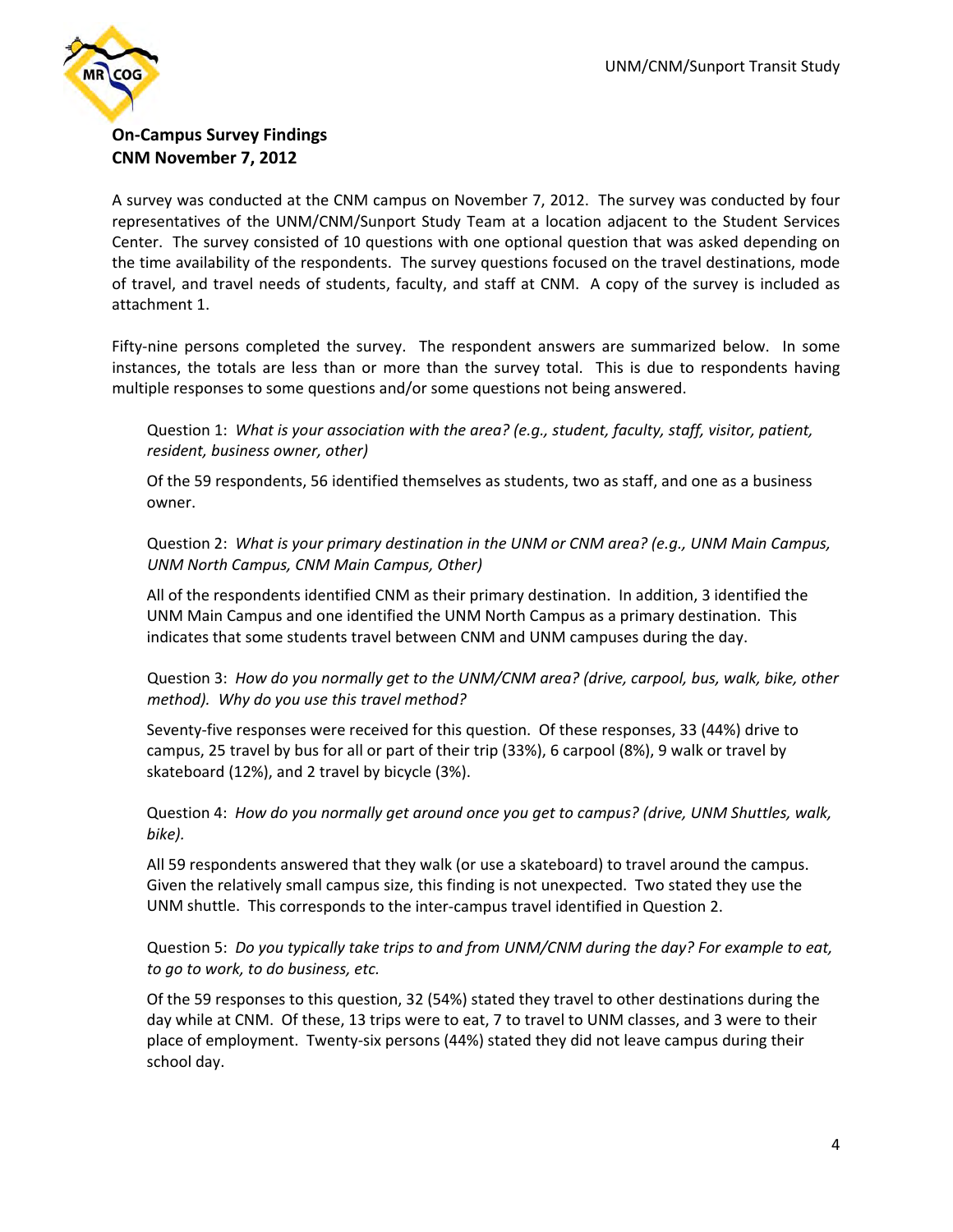

Question 6: *What is your biggest concern about transportation specific to this area? (e.g., congestion, parking, lack of transit or inefficient transit, lack of pedestrian/bikeways and facilities, safety, other concern)*

Eighty‐two responses were received for this question. Of these, 26 (32%) identified parking and 29 (35%) identified the lack of efficient transit as their biggest concerns. Seven persons (9%) identified traffic congestion as their concern and nine respondents (11%) indicated they did not have any major concerns about transportation. The lack of pedestrian facilities and bicycle facilities, safety, and cost were identified by several individuals, although these responses were less than 5% of the totals. Fourteen comments about transit service were made. These included lack of buses, long wait times (long headways), lack of service in the evenings, and slow travel by buses.

# Question 7: *What, if anything, would you do more often if it was easier to move around in the area?*

For this question, 19 (32%) respondents said they would not do anything different. Forty respondents (68%) answered they would leave campus to go to restaurants, run errands/pay bills, visit UNM, and/or use transit more often.

#### Question 8: *What one thing would you do to improve the area?*

Forty-six suggestions were received for this question. Several of the responses were unrelated to transit, parking, or pedestrian and bicycle facility improvements. Eleven responses stated they would like to have more restaurants in the area, 9 suggested more and/or better managed parking, 6 suggested better transit service, and 6 identified pedestrian/bicycle improvements (or the elimination of barriers for bicycle and pedestrian travel). Four responses indicated a desire for better safety.

# Question 9: *What other ideas or suggestions do you have for improving transportation to and within the UNM/CNM area?*

Forty-three responses were received for this question. Of these, 27 were specific to transit improvements including more frequent service, later hours of operation, additional routes, shuttle service serving CNM and between CNM and UNM, and better/safer bus stops. Seven responses suggested improvements to parking including adding parking structures, more parking, and more free parking. Several parking management suggestions were also made.

# Question 10: *What are the best ways for us to communicate project information and updates to you?*

Of the 89 responses to this question, 26 identified email, 26 suggested social media tools including Face Book and Twitter, 10 suggested a project webpage, 11 suggested newspaper articles , 10 of which were specific to the CNM Chronicle, and 7 suggested project newsletters. Five responses stated nothing.

#### Optional Question: *If you drive to UNM/CNM, where do you usually park?*

Thirty‐four responses were received for this question. Seventeen responses (50%) stated they used permit lots, 16 (47%) use free parking, and one stated paid parking but did not specific the location.